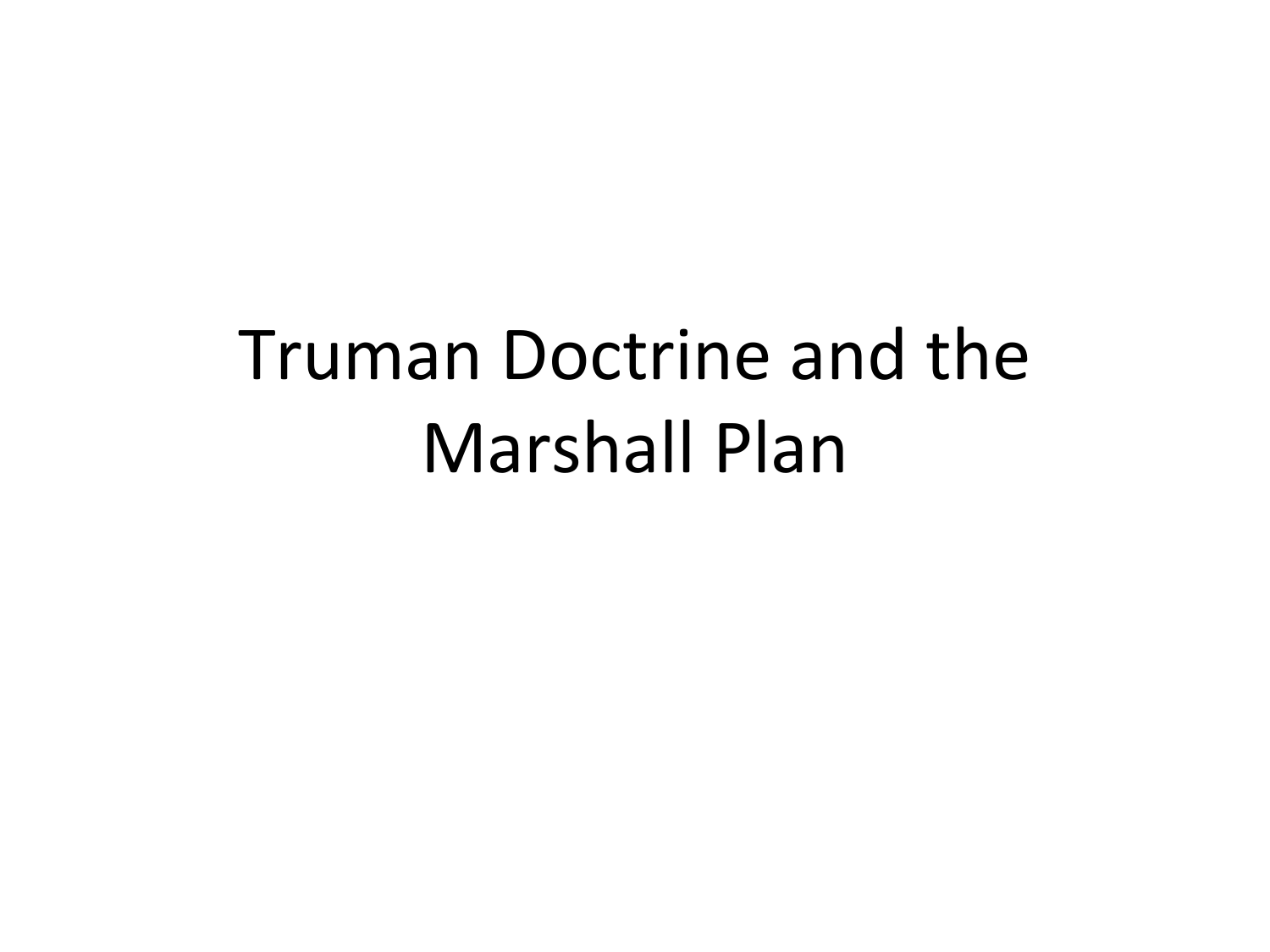### **Description**

- A Doctrine outlines your attitude or behavior towards something.
- Monroe Doctrine- 1823- said that the US would keep out of European affairs.
- The Truman Doctrine- The US would now get involved and help support countries get their freedom through economic aid.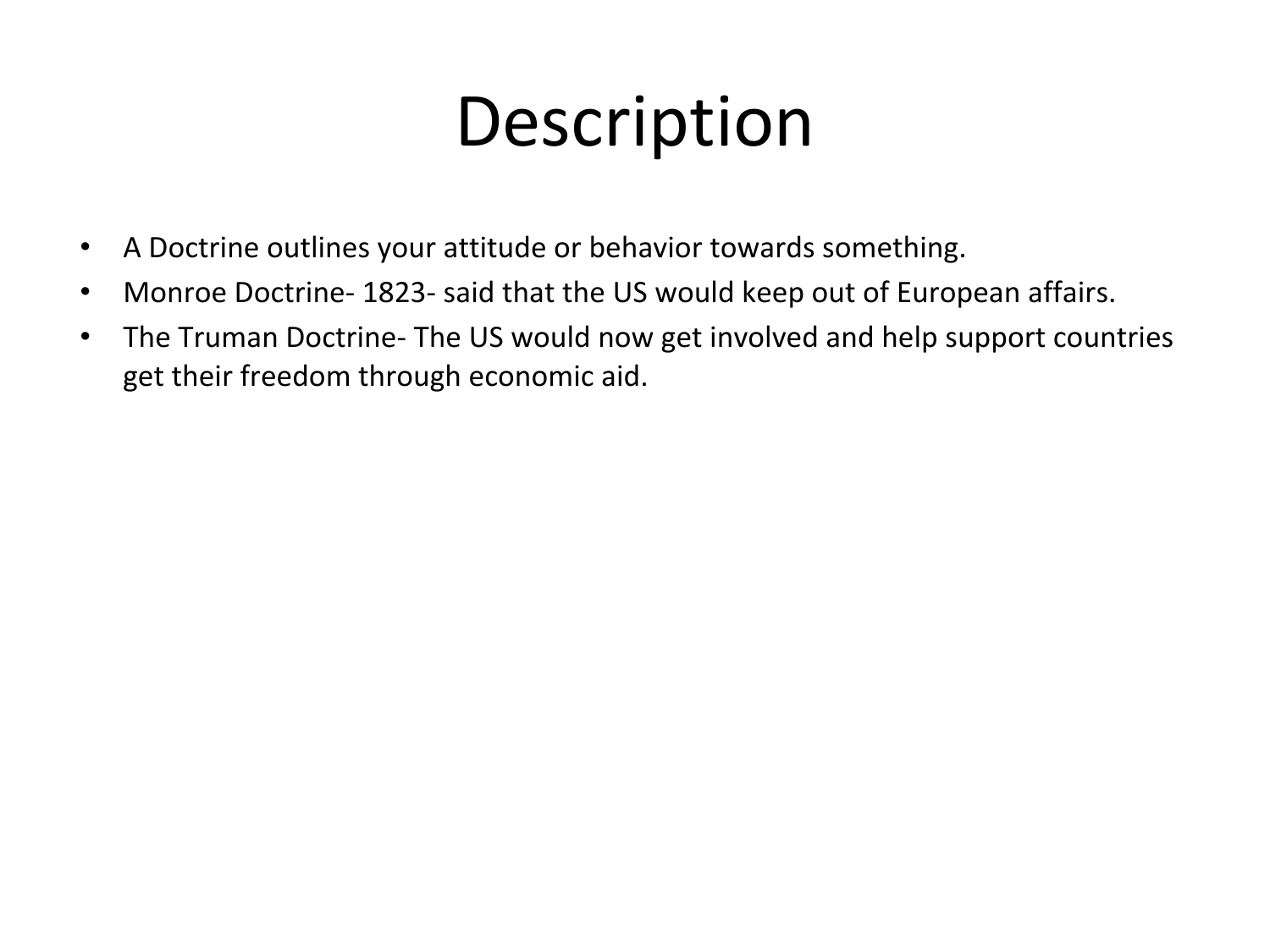### Causes

- Greece- civil war going on between the communists and the Greek government. Greece was supported by the British financially but the British told the US that it can no longer make payments.
- Views on Communist government:
- -lack of freedom
- -terror
- -oppression
- -leadership have just taken power
- -controlled press/ propaganda/ censorship
- Leads to US giving financial aid to countries to protect them from communism. This was called the Marshall Plan.
- Stalin called this Dollar imperialism which is creating an Empire through finances.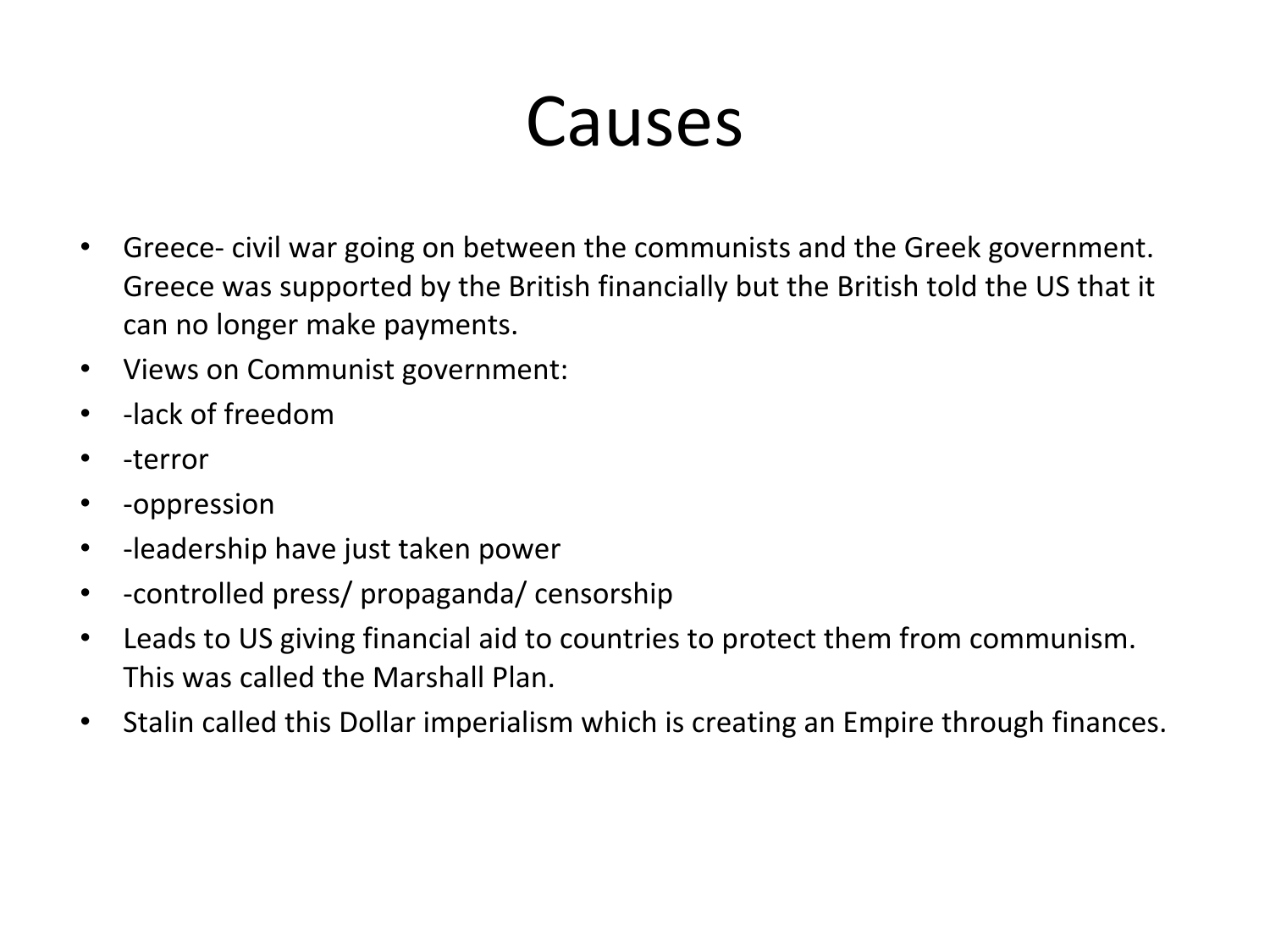# The Marshall Plan

- Created by US Secretory of State- George Marshall
- Designed to give money to any European country that asks for it.
- Soviet Union and satellite countries reject this aid.